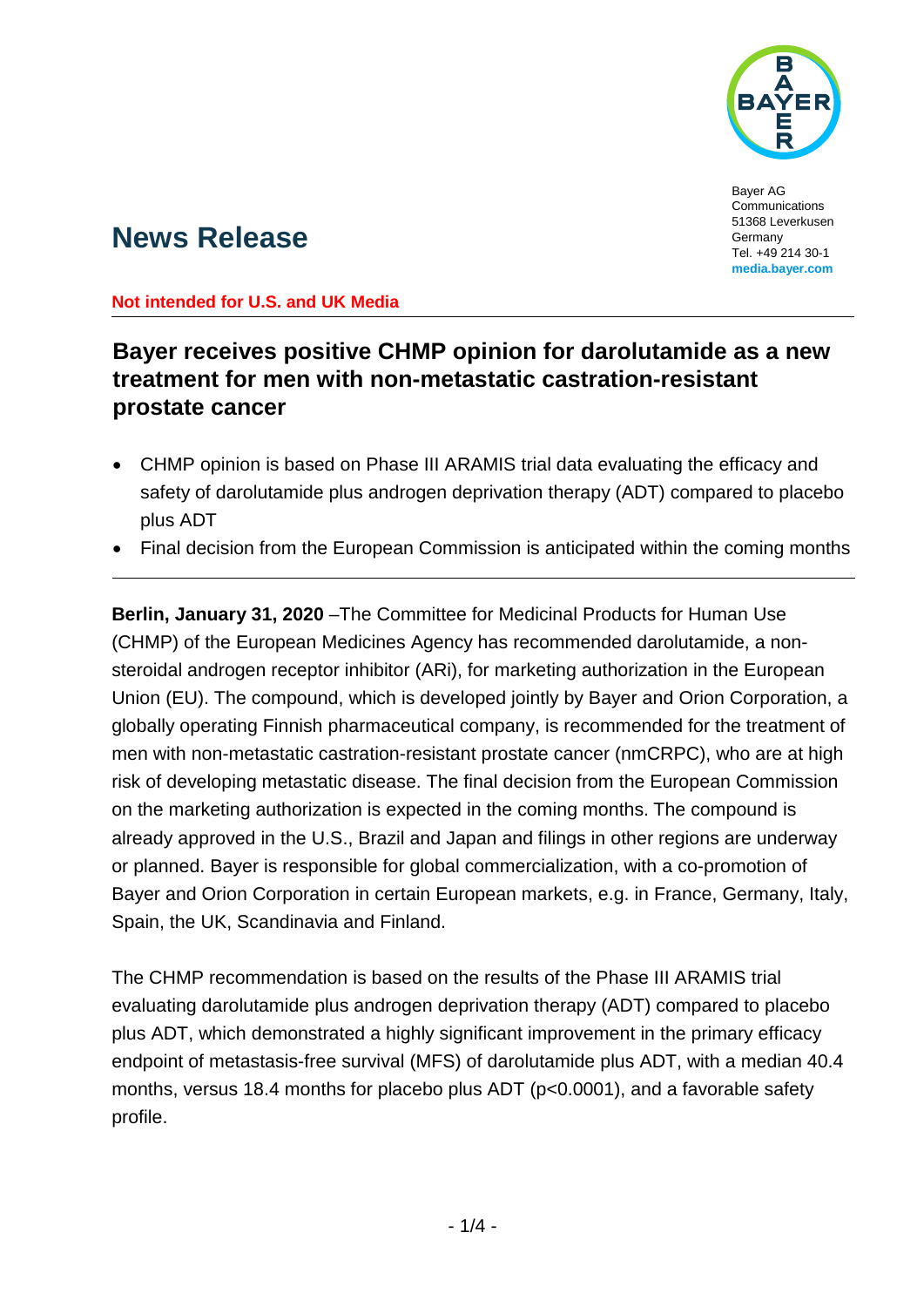"For patients with nmCRPC who typically have asymptomatic disease, it is critical that they have treatment options that delay metastases, and that also can limit the burdensome side effects of therapy", said Dr. Scott Z. Fields, Senior Vice President and Head of Oncology Development at Bayer. "This positive CHMP opinion for darolutamide marks a significant step forward in delivering a potential new therapeutic option that has the potential to both extend MFS in nmCRPC and limit the impact of side effects, meeting an unmet medical need."

"The positive CHMP opinion takes us one step closer to bringing this new therapeutic option to men with nmCRPC in the EU and demonstrates our ongoing commitment to delivering innovative medicines. We are looking forward to the co-promotion with Bayer to support patients with prostate cancer and their healthcare professionals", said Satu Ahomäki, Senior Vice President, Commercial Operations of Orion Corporation.

Prostate cancer that is confined to the prostate region and is treated with ADT but keeps progressing, even when the amount of testosterone is reduced to very low levels in the body, is known as nmCRPC. In Europe over 67,000 men are estimated to have a CRPC diagnosis, based on 2018 prostate cancer incidence numbers. About one-third of men with nmCRPC go on to develop metastases within two years.

In the ARAMIS trial, overall survival (OS) and time to pain progression were additional secondary efficacy endpoints. At the time of final MFS analysis, a positive trend in OS was observed; OS data were not yet mature. The MFS result was additionally supported by a delay in time to pain progression as compared to placebo plus ADT. All other secondary endpoints, time to cytotoxic chemotherapy, and time to a symptomatic skeletal event (SSE), also demonstrated a benefit in favor of darolutamide at the time of final MFS analysis.

The most frequent adverse reactions in the darolutamide plus ADT arm, that occurred with an absolute increase in frequency of ≥2% compared to placebo plus ADT, were fatigue/asthenic conditions (16% vs. 11%), pain in extremity (6% vs. 3%), and rash (3% vs. 1%). Discontinuation due to adverse events occurred in 9% of patients in both arms of the study.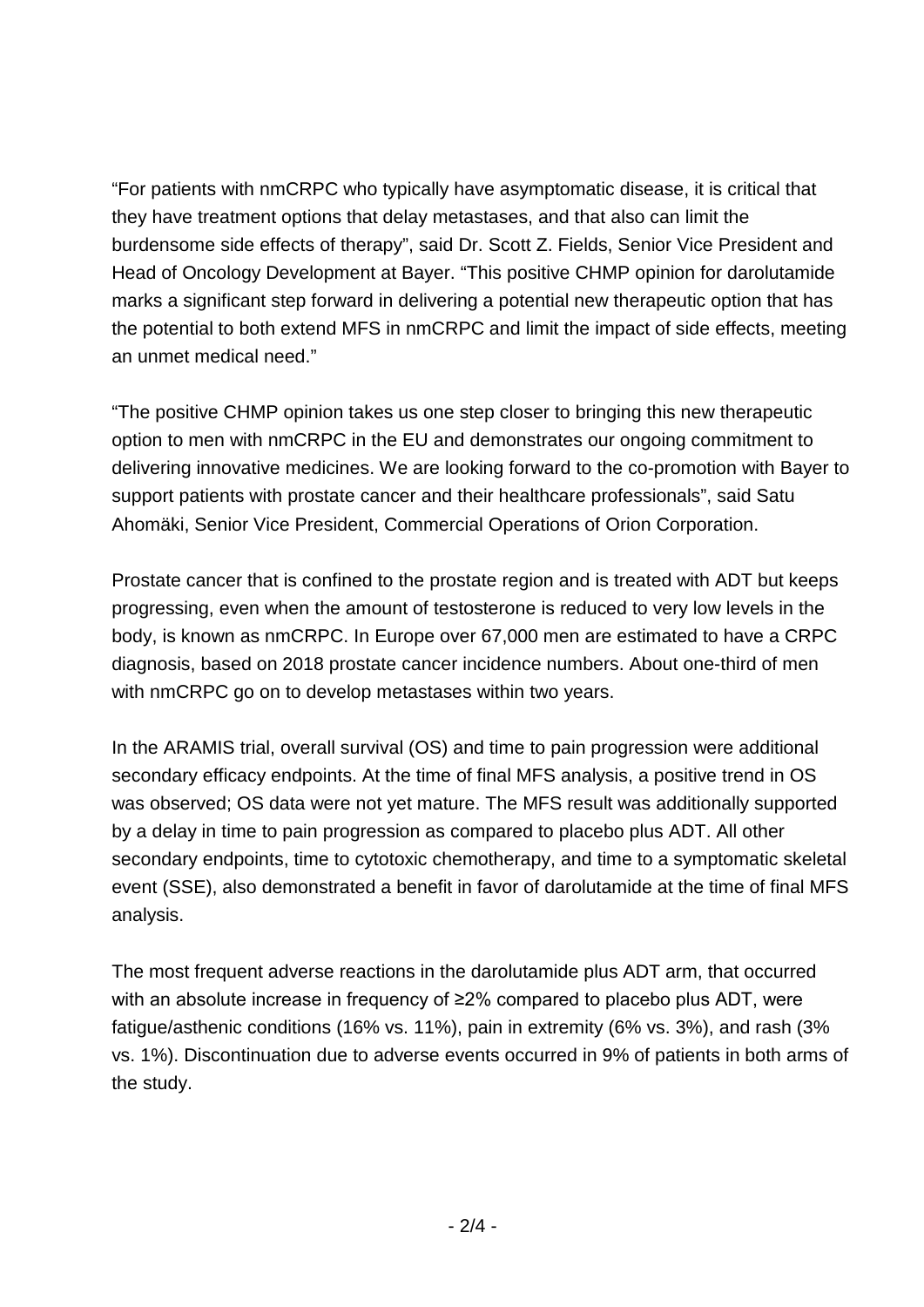### **About the ARAMIS trial**

The ARAMIS trial is a randomized, Phase III, multi-center, double-blind, placebocontrolled trial evaluating the safety and efficacy of oral darolutamide in patients with nmCRPC who are currently being treated with ADT and are at high risk for developing metastatic disease. In the clinical study, 1,509 patients were randomized in a 2:1 ratio to receive 600 mg of darolutamide orally twice daily or placebo along with ADT. Patients with a history of seizure were allowed in the study.

#### **About darolutamide**

Darolutamide is an androgen receptor inhibitor (ARi) with a distinct chemical structure that binds to the receptor with high affinity and exhibits strong antagonistic activity, thereby inhibiting the receptor function and the growth of prostate cancer cells. The compound is also being investigated in a Phase III study in metastatic hormone-sensitive prostate cancer (ARASENS). Information about these trials can be found at [www.clinicaltrials.gov.](https://www.clinicaltrials.gov/)

The product has been approved in the U.S., Brazil and Japan under the brand name Nubeqa®. It has not been approved by the European Medicines Agency.

## **About castration-resistant prostate cancer (CRPC)**

Prostate cancer is the second most commonly diagnosed malignancy in men worldwide. In 2018, an estimated 1.2 million men were diagnosed with prostate cancer, and about 358,000 died from the disease worldwide. Prostate cancer is the fifth leading cause of death from cancer in men. Prostate cancer results from the abnormal proliferation of cells within the prostate gland, which is part of a man's reproductive system. It mainly affects men over the age of 50, and the risk increases with age.

Treatment options range from surgery to radiation treatment to therapy using hormonereceptor antagonists, i.e., substances that stop the formation of testosterone or prevent its effect at the target location. However, in nearly all cases, the cancer eventually becomes resistant to conventional hormone therapy.

CRPC is an advanced form of the disease where the cancer keeps progressing despite ADT treatment, even when the amount of testosterone is reduced to very low levels in the body. In men with progressive nmCRPC, a rapid PSA doubling time has been consistently associated with reduced time to first metastasis and death.